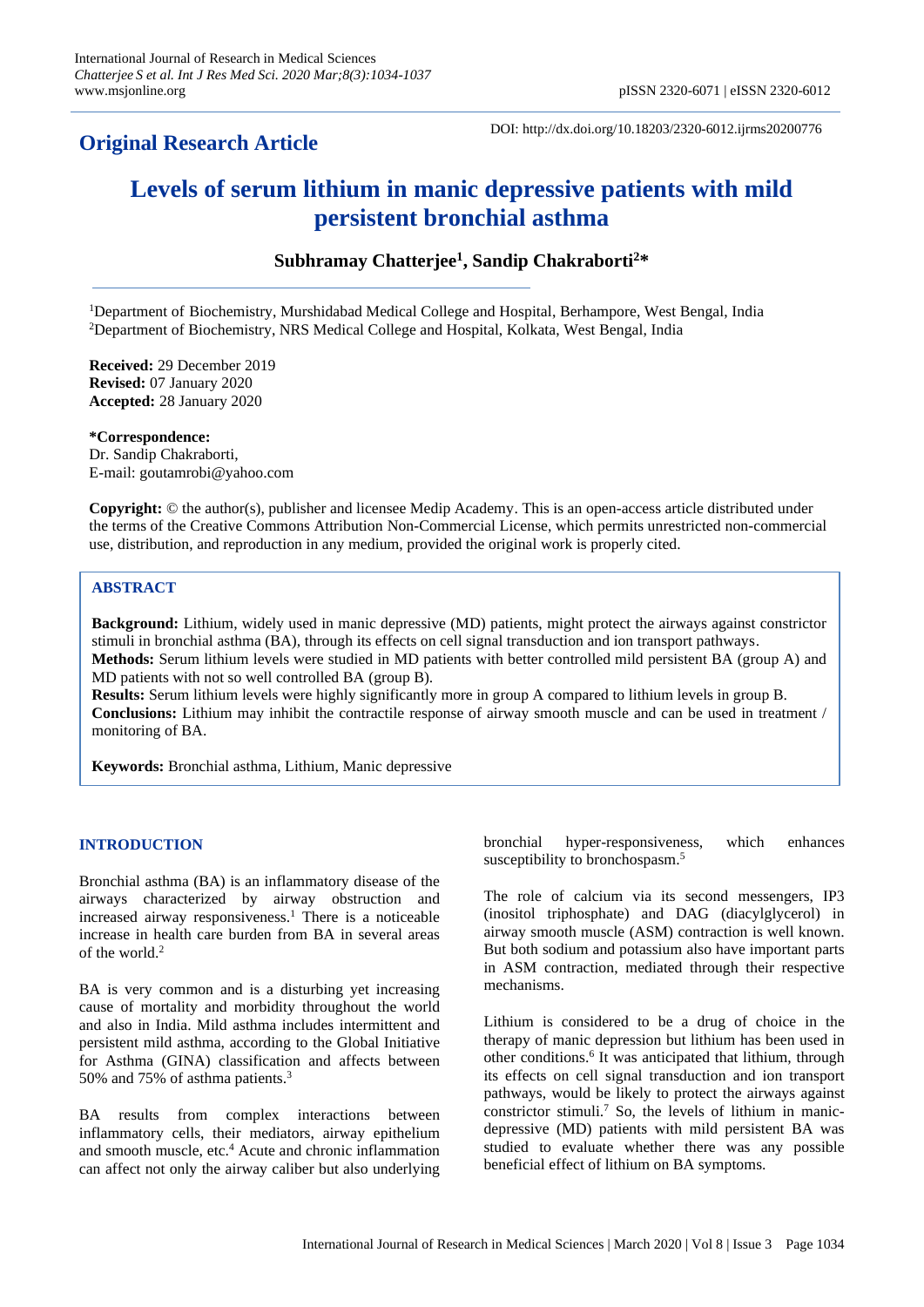#### **METHODS**

This was a cross sectional study conducted in the Biochemistry, Psychiatry and Chest departments of a tertiary care medical college of West Bengal.

#### *Inclusion criteria*

MD patients in the age range 25-50 years with mild persistent BA. The study was conducted from June 2018 till May 2019.

#### *Exclusion criteria*

None of the patients were current smokers, and none had smoked within the previous two years, no patient had any bronchial or respiratory tract infection during the month preceding the test. Patients were excluded from the study if they had had a severe exacerbation of asthma requiring hospitalization during the month preceding the study, if they had taken systemic corticosteroids in any form during the previous two months, or if they had inhaled corticosteroids during the previous month, before the test.

At the time of this study approximately 200 patients with MD (and mild persistent BA)were registered at the Psychiatry department but records from about 40 patients were excluded or could not be used for the following reasons: poor attendance by the patient at the clinic, the patient was apparently not taking the lithium tablets regularly, the patient had recently started taking lithium and the dosage had not yet been stabilized, the patient had taken lithium only a few hours before attending the outpatient department.

In an effort to ensure that blood samples were taken about 12 hours after lithium ingestion, patients had been routinely instructed to take their 'last' tablet(s) on the night before attending the outpatient department. The 158 patients who were included in this study had been receiving the same dose of lithium for at least 3 months.

The following information was extracted from the department register: age and sex of patient, diagnosis, daily lithium dose, proprietary brand of lithium prescribed, other drugs prescribed, clinical assessment and any indication of lithium side effects. Consensus diagnosis by two psychiatrists was made for each patient, according to proper criteria. <sup>8</sup> The patients had been treated with lithium carbonate for at least 5 years (5-22 years, mean 14.3 years) and attended the same outpatient clinic for the entire period of lithium administration.

From 158 patients, 73 patients who were better controlled with respect to their BA status were chosen as group A, and 64 age and sex matched patients whose BA control status was not as good as compared to group A, were included as group B. The patients were from Murshidabad district of West Bengal. The study was approved by the Ethics Committee of the medical college. All subjects gave their written consent after receiving a full explanation of the nature of the procedures.

Venous blood sample was collected from each subject after 12 hours of fasting. All samples were coded and assayed in a blind fashion by an investigator who was unaware of the subjects' clinical status. Serum lithium was assayed by ion selective electrode and statistical analysis of the data was performed by using Statistical Package for Social Sciences (SPSS version 16) and inferences were drawn.  $P \leq 0.05$  was considered to be significant.

#### **RESULTS**

Mean  $(+ SD)$ serum lithium levels (in mmol/L) in group A and group B were 0.68 (+0.09) and 0.63 (+0.08) respectively and the difference was found to be extremely significant ( $p = 0.0008$ ) i.e subjects with better degree of BA control had higher levels of lithium, which was statistically highly significant, compared to subjects with BA not so well controlled. p value and statistical significance: two-tailed p value equals 0.0008. By conventional criteria, this difference is considered to be extremely statistically significant. Confidence interval: The mean of Group A (0.68 mmol/L) minus Group B (0.63 mmol/L) equals 0.0500. 95% confidence interval of this difference: From 0.0211 to 0.0789.

# **Table 1: T test of serum lithium levels (in mmol/l) of group A and group B including the significance in difference.**

|            | <b>Group A</b> | <b>Group B</b> |
|------------|----------------|----------------|
| Mean       | 0.68           | 0.63           |
| <b>SD</b>  | 0.09           | 0.08           |
| <b>SEM</b> | 0.0105         | 0.01           |
|            |                | 64             |

N.B. SD= Standard deviation, SEM= Standard error of mean, N=number of subjects

Number of subjects in group A and group B were respectively 73 and 64. At the time of this study approximately 200 patients with MD (and mild persistent BA) were registered at the Psychiatry department but records from 42 patients were excluded; so actually records of 158 subjects were used for the study. Intermediate values used in calculations:  $t = 3.4159$ , df = 135, standard error of difference = 0.015

#### **DISCUSSION**

In ASM the role of calcium is as follows: Interaction of contractile agonists with their G protein-coupled receptors leads to activation of phospholipase C-β, which hydrolyzes phosphatidylinositol 4, 5-bisphosphate (PIP2), thus producing the two second messengers IP3 and DAG. IP3 binds to its receptor on the sarcoplasmic reticulum, thereby releasing calcium (Ca2+) that activates Ca2+-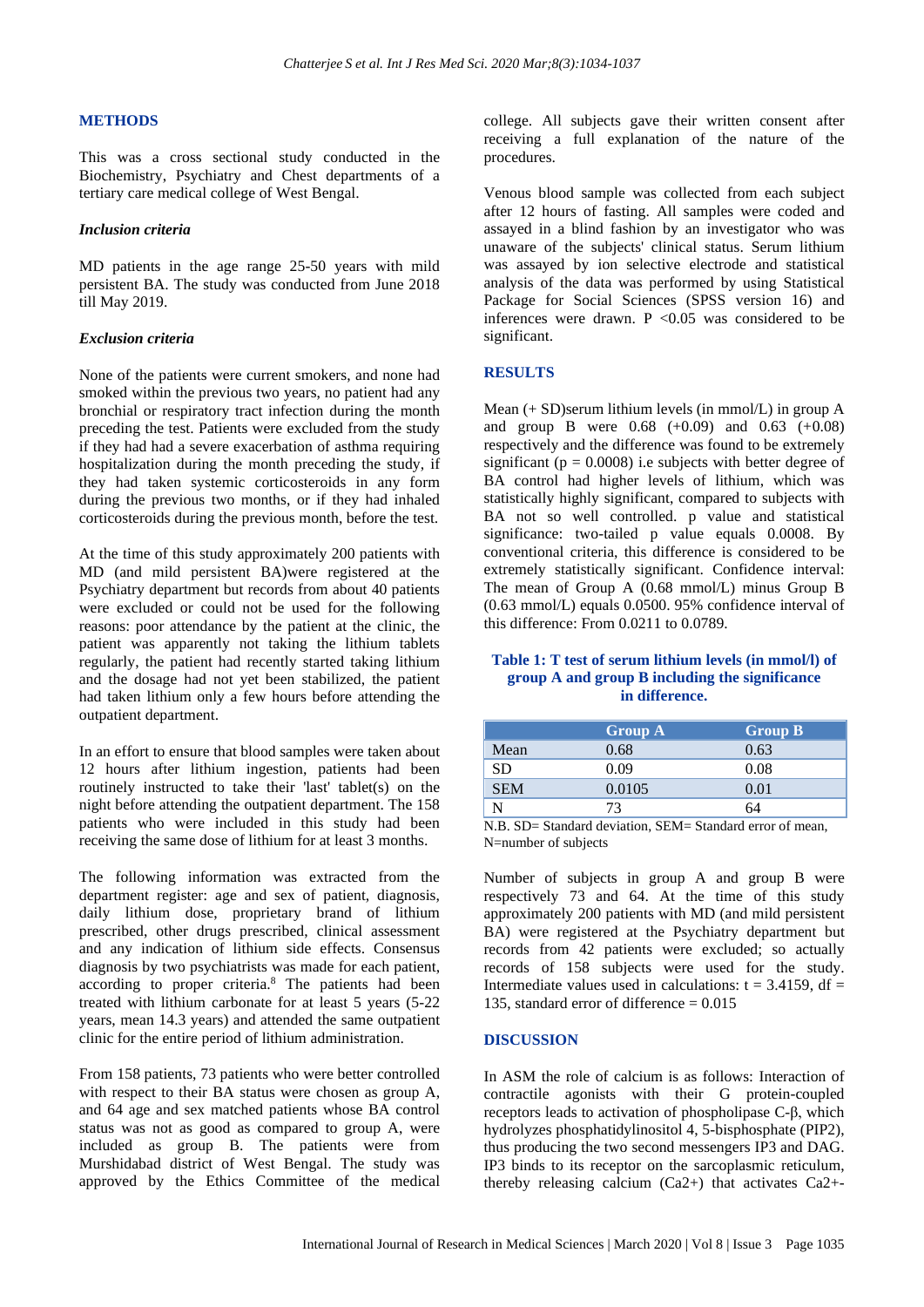calmodulin-dependent myosin light chain kinase (MLCK). MLCK phosphorylates myosin light chain, leading to ASM contraction. 9 In-vitro studies have shown that lithium partially inhibits the contractile response of airway smooth muscle, possibly by an effect on the inositol phospholipid-derived second messenger system. 10 This finding is supported by the fact that improvement in asthma control during the course of lithium therapy has been recorded, and a double-blind trial of short-term lithium therapy in patients with asthma has shown an improvement in airway responsiveness. 11

On the other hand, Ca2+ influx via the reverse-mode of the sodium calcium exchanger (NCX) plays a substantial role in excitation-contraction coupling and the refilling of the sarcoplasmic reticulum in ASM. <sup>12</sup> Thus, the inhibition of the Na/K pump, which appears to be associated with atopy, may contribute to airway dysfunction by elevating cytosolic levels of sodium, thereby promoting Ca2+ influx via reverse-mode NCX activity and increasing tone. <sup>13</sup> Potassium also plays an important role in ASM. ASM cells express various types of potassium  $(K+)$ channels which play a key role in determining the resting membrane potential, a relative electrical stability and the responsiveness to both contractile and relaxant agents. In addition, K+ channels are also involved in modulation of neurotransmitter release from airway nerves. Lastly, K+ channel openers are able to induce hyperpolarization of ASM cells, bronchodilation, suppression of airway hyperresponsiveness, and inhibition of neural reflexes.<sup>14</sup> Concurrently, there is evidence that lithium may influence intracellular concentrations of potassium, calcium and sodium. <sup>15</sup> Logically, this mechanism might help lithium to improve symptoms in asthmatics, a finding which has been proved by studies.<sup>11</sup>

In BA there are phenotypic transitions of bronchial epithelial cells, smooth muscle cells, and fibroblasts. Human bronchial fibroblasts (HBFs) derived from patients with BA display predestination towards TGF-βinduced phenotypic switches. The interference between TGF-β and GSK-3β signaling contributes to pathophysiology of BA. The inhibition of GSK-3β by Lithium attenuates TGF-β 1-induced myofibroblast transition (FMT) in HBF of BA. Cytoplasmically sequestrated β-catenin, abundant in TGF-β 1/LiClstimulated asthmatic HBFs, most likely interacts with and inhibits the nuclear accumulation and signal transduction of Smad proteins. These data may explain recurrence of BA symptoms upon the discontinuation of lithium therapy in certain psychiatric diseases. 16

In present study also, subjects with better degree of BA control had higher levels of lithium, which was statistically highly significant, compared to subjects with BA not so well controlled (Table 1). Combination of all or some of the above mentioned evidence might explain the findings of present study, i.e. lithium may inhibit the contractile response of airway smooth muscle, possibly by an effect on the inositol phospholipid-derived second messenger system; lithium may influence the intracellular concentrations of potassium, calcium and sodium; inhibition of GSK-3β by Lithium attenuates TGF-β 1-induced myofibroblast transition (FMT) in HBF of BA, etc.

The study has limitations; firstly, the sample size is low. But with so many exclusion and inclusion criteria, it could not find more patients having both MD and mild persistent BA at the same time. The research with larger sample size is required to extrapolate the findings to the general population. Serum lithium was estimated with ion selective electrodes. Lithium can be estimated by various methods, but the present method was employed as it is a time tested and standard method. Patients were taking a number of medications (other than diuretics, ACE inhibitors, theophylline, caffeine, and acetazolamide, etc) to control MD and BA. However, these treatments are characteristic of patients with BA and do not affect serum lithium levels. The present study was conducted in a tertiary care hospital. However, in our country, most people visit district, subdivisional, and lower-tier hospitals for treatment. Hence, results of the study might not reflect the true picture of the population as a whole. Probably, a multicentric study on a larger population would be better in revealing the actual statistics.

## **CONCLUSION**

Despite these limitations, and taking into consideration the findings of the study, the study results point toward using lithium estimation as an important, potential parameter for BA treatment and/or monitoring. Still, more research is needed to confirm the findings. It was concluded that the problem of pathogenesis of BA should be further investigated, and other similar biological parameters to determine pathophysiology, and therefore treatment options, should also be assessed.

*Funding: No funding sources Conflict of interest: None declared Ethical approval: The study was approved by the Institutional Ethics Committee*

#### **REFERENCES**

- 1. Kwak YG, Song CH, Yi HK, Hwang PH, Kim JS, Lee KS, et al. Involvement of PTEN in airway hyper-responsiveness and inflammation in bronchial asthma. J Clin Invest. 2003;111(7):1083-92.
- 2. Aggarwal AN, Chaudhry K, Chhabra SK, D'Souza GA, Gupta D, Jindal SK, et al. Asthma epidemiology study group. prevalence and risk factors for bronchial asthma in Indian adults: a multicentre study. Indian J Chest Dis Allied Sci. 2006;48(1):13-22.
- 3. Dusser D, Montani D, Chanez P, Blic J, Delacourt C, Deschildre A, et al. Mild asthma: an expert review on epidemiology, clinical characteristics and treatment recommendations. Allergy. 2007;62(6):591-604.